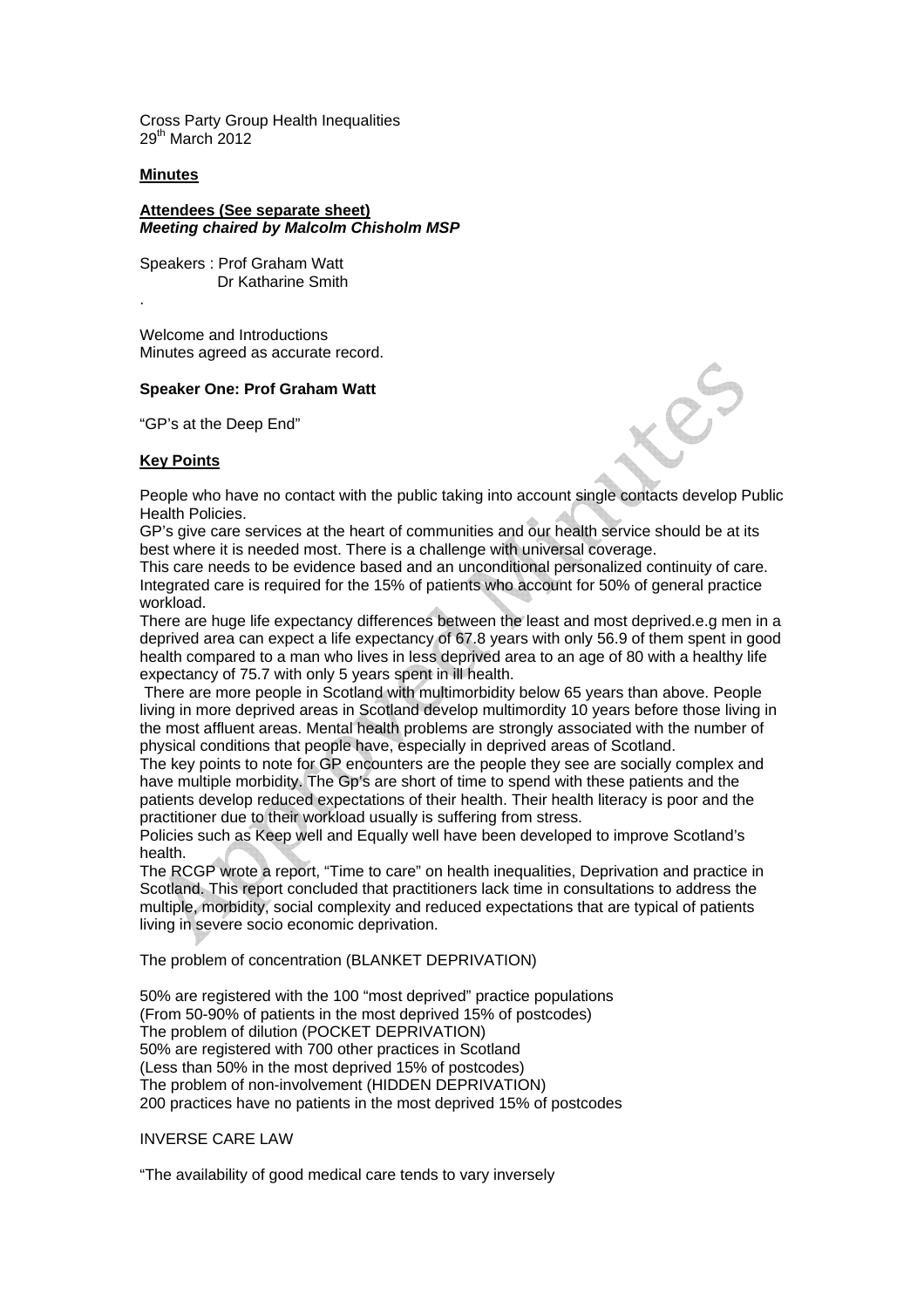With the need for it in the population served". The inverse care law is a policy of NHS Scotland, which restricts care in relation to need. Not the difference between good and bad care, but between what General practices can do and could do with resources based on need.

INTRINSIC FEATURES OF GENERAL PRACTICE **Contact** Coverage **Continuity** Coordination Flexibility Relationships

**Trust** 

To avoid fragmentation of services which cause dysfunctional consultations, discontinuity, poor coordination and gaps in coverage mutuality and trust need to be developed and sustained.

SIX ESSENTIAL COMPONENTS

- 1. Extra TIME for consultations
- 2. Best use of SERIAL ENCOUNTERS
- 3. General practices as the NATURAL HUBS Of local health systems
- 4. Better CONNECTIONS across the front line
- 5. Better SUPPORT for the front line
- 6. LEADERSHIP at different levels

# THE QUESTION

Can we imagine, develop, and support A plurality of local health systems based on general practices, Providing resources according to need (proportionate universalism), Combining the strengths of area-based and list-based services, Recognising leadership roles at both levels, Committed to long term change And to shared learning on the way (a learning organisation)?

**Second Speaker: Dr Katharine Smith** Global Public Health Unit, School of Social & Political Science, University of Edinburgh (Katherine.Smith@ed.ac.uk)

" Do we have enough evidence on health Inequalities yet? " Assessing the quality and utility of health inequalities research for policy

Dr Smith discussed the various political approaches to health inequalities from the 1950's to present day and discussed a news headline which stated that health divide between the north and south was its widest for 40 years.(the news clip was from 2011) She spoke of How did the Labour governments respond to health inequalities in the UK and what can we learn from this? Dr Smith detailed all the respective policies to improve health and wellbeing from 1997 until 2010. Dr Smith then compared the ideas about health inequalities and whether these were supported by research evidence and were those ideas present in Labour's policies?

Labours policies were informed by a social determinant of health and conceptualised health inequalities as health gaps resulting from health deprivation therefore a targeted approach was required.

Possible conclusions are not enough time has passed to know whether or not post 1997 approaches to tackling health inequalities were effective or the approach was appropriate but the dose was too low.

Or was the whole approach mistaken?

According to the Marmot Review (2010) the answer is 'yes and no':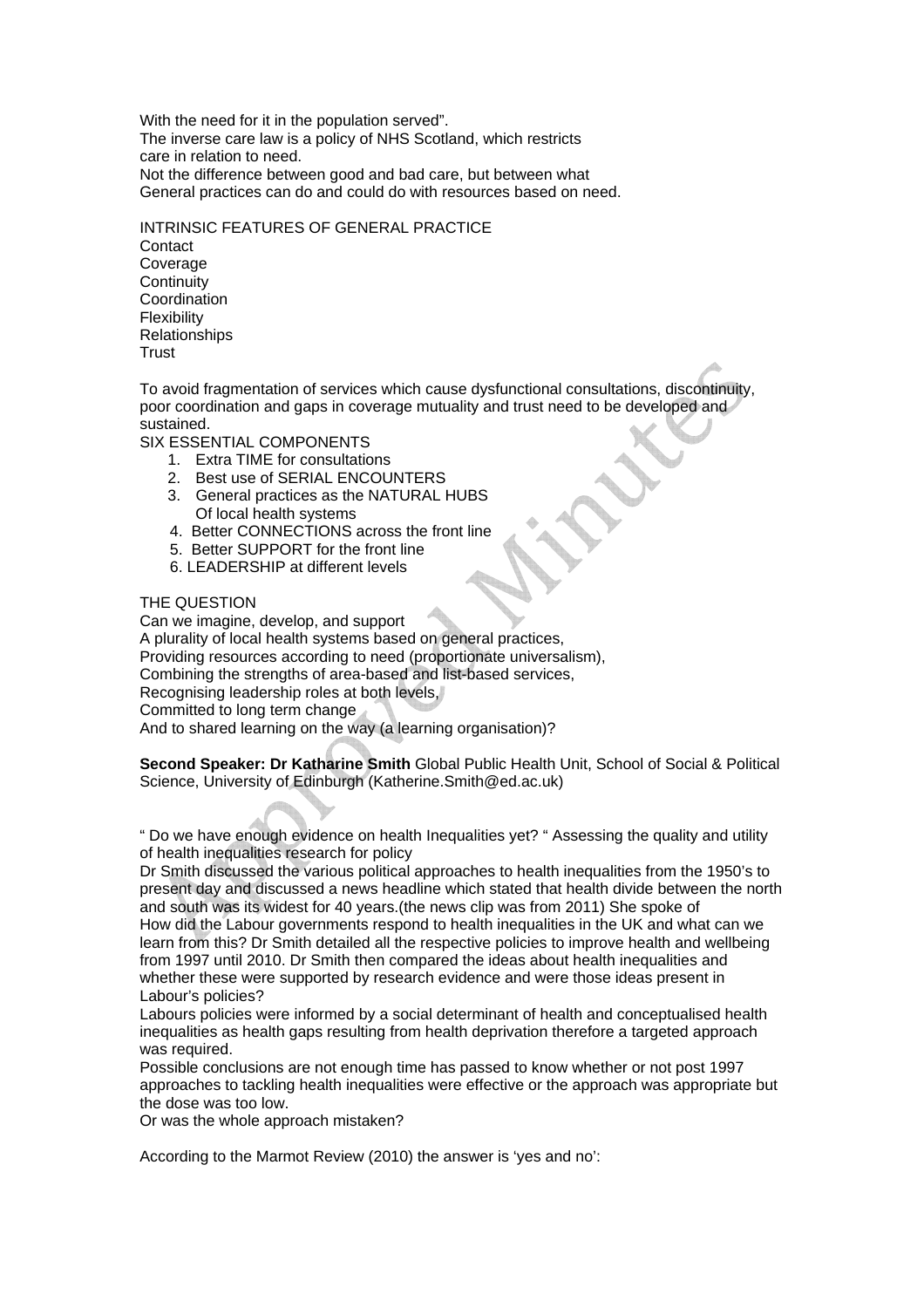■ Health inequalities result from social inequalities. Action on health inequalities requires action across all the social determinants of health.'

BUT

- 'Focusing solely on the most disadvantaged will not reduce health inequalities sufficiently. To reduce the steepness of the social gradient in health, actions must be universal, but with a scale and intensity that is proportionate to the level of disadvantage. We call this proportionate universalism.' Further support for the idea that the overall approach was flawed**:**
- Evidence and arguments outlined in *The Spirit Level* (Wilkinson and Pickett, 2009) also suggest there were flaws with the approach Labour took – the focus was on addressing deprivation and poverty, rather than inequality:

 "We are intensely relaxed about people getting *filthy rich* (as long as they pay their taxes)" Peter Mandelson

## What would we need in Policy terms?

Much more training for individuals working in policy contexts on how to assess evidence, to enable an assessment of whether:

- The methodology is appropriate
- Data provide evidence of causation or correlation
- Any baseline or control group comparisons are appropriate
- Participants who dropped out of trials are accounted for
- Data have been 'cleaned' (e.g. 'outliers' omitted or ignored)
- The period of data collection is appropriate
- (In overviews of research) duplicate publications relate to the same study
- $\blacksquare$  There is any evidence of 'ghost' writing<br> $\blacksquare$  There is any evidence of conflicts of inter-
- There is any evidence of conflicts of interest

Important initiatives in Scotland that might aid the use of public health research in policy MRC and CSO funded units:

- Current study on 'Telling Good Population Health from Bad Population Health' being led by the MRC Unit in Glasgow – see: http://www.sphsu.mrc.ac.uk/researchprogrammes/pe/ksynth/temp1.html
- The Scottish Collaboration for Public Health Research and Policy, led by Professor John Frank

Broader collaborations:

- The new Scottish School of Public Health Research
- The research 'impact' agenda

Can we use experimental approaches to study complex social interventions effectively or to judge what is good or bad?

- Complex systems are non-linear and may involve multiple feedback-loops.
- $\blacksquare$  They cannot being explained by studying the constituent parts indeed concentrating on particular parts of the puzzle may actually inhibit understandings, as "the interacting systems involved will always overwhelm predictions of independent effects of any single factor, reducing them to very limited and uncertain information" (Gee, 2008: 258–9).

And if we translate good research from bad research does this translate into clear policy recommendations?

## **And isn't the relationship between research and policy a bit more complex? Key findings from my Dr Smith's research.**

- 1. It is ideas, rather than evidence, that move between research and policy;
- 2. Ideas change as they move and this translation process is influenced by a host of factors, often unrelated to the quality of evidence;
- 3. Policymaking bodies operate as institutional filters and there is a lack of vertical and horizontal connectivity;
- 4. There is a lack of institutional memory within policymaking organisations;
- 5. To understand the relationship between research and policy, it is crucial to explore why researchers do the work they do and how they package messages for policy